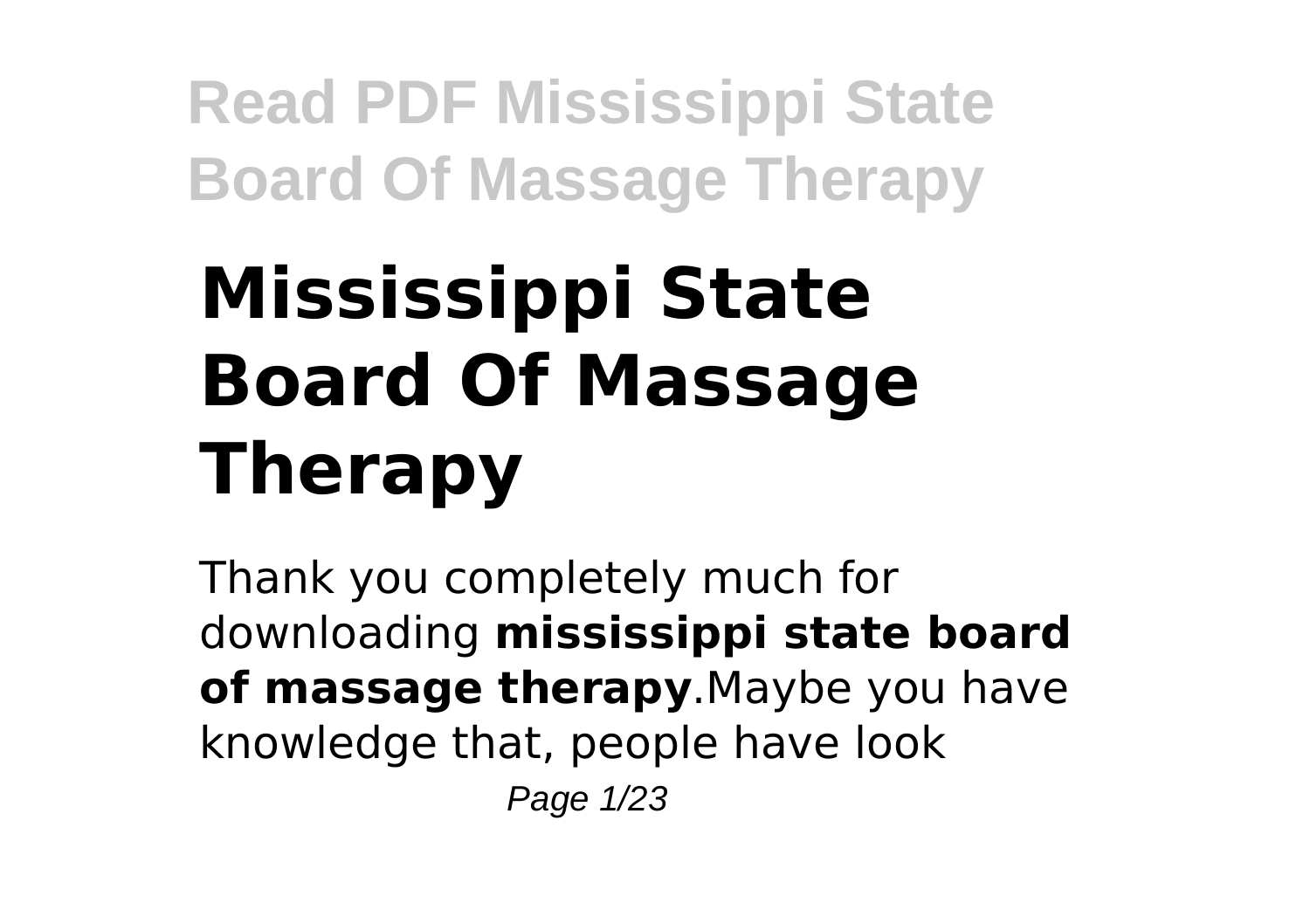numerous times for their favorite books gone this mississippi state board of massage therapy, but end in the works in harmful downloads.

Rather than enjoying a fine PDF in the same way as a mug of coffee in the afternoon, instead they juggled with some harmful virus inside their

Page 2/23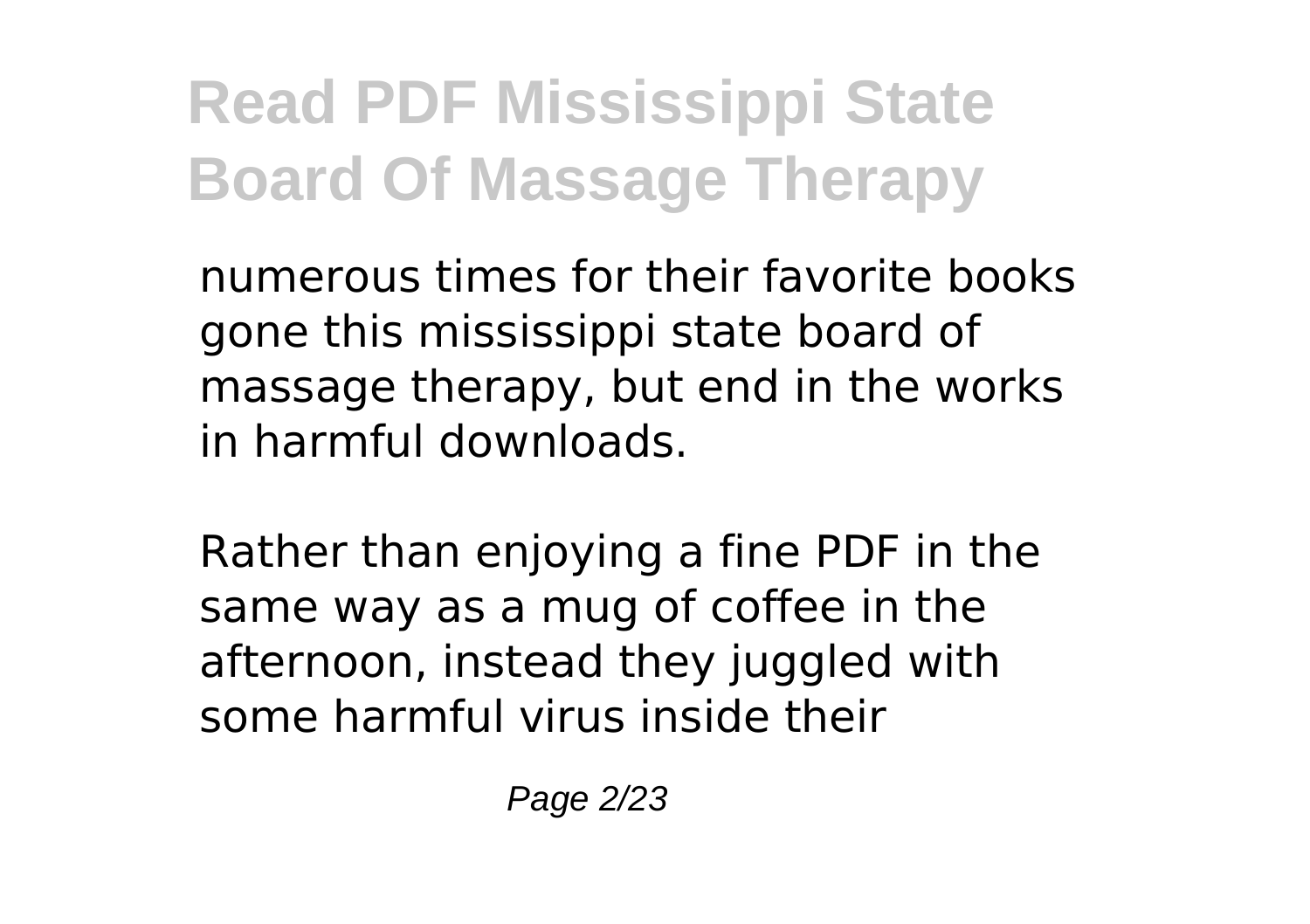computer. **mississippi state board of massage therapy** is genial in our digital library an online permission to it is set as public consequently you can download it instantly. Our digital library saves in combined countries, allowing you to get the most less latency times to download any of our books subsequently this one. Merely said, the mississippi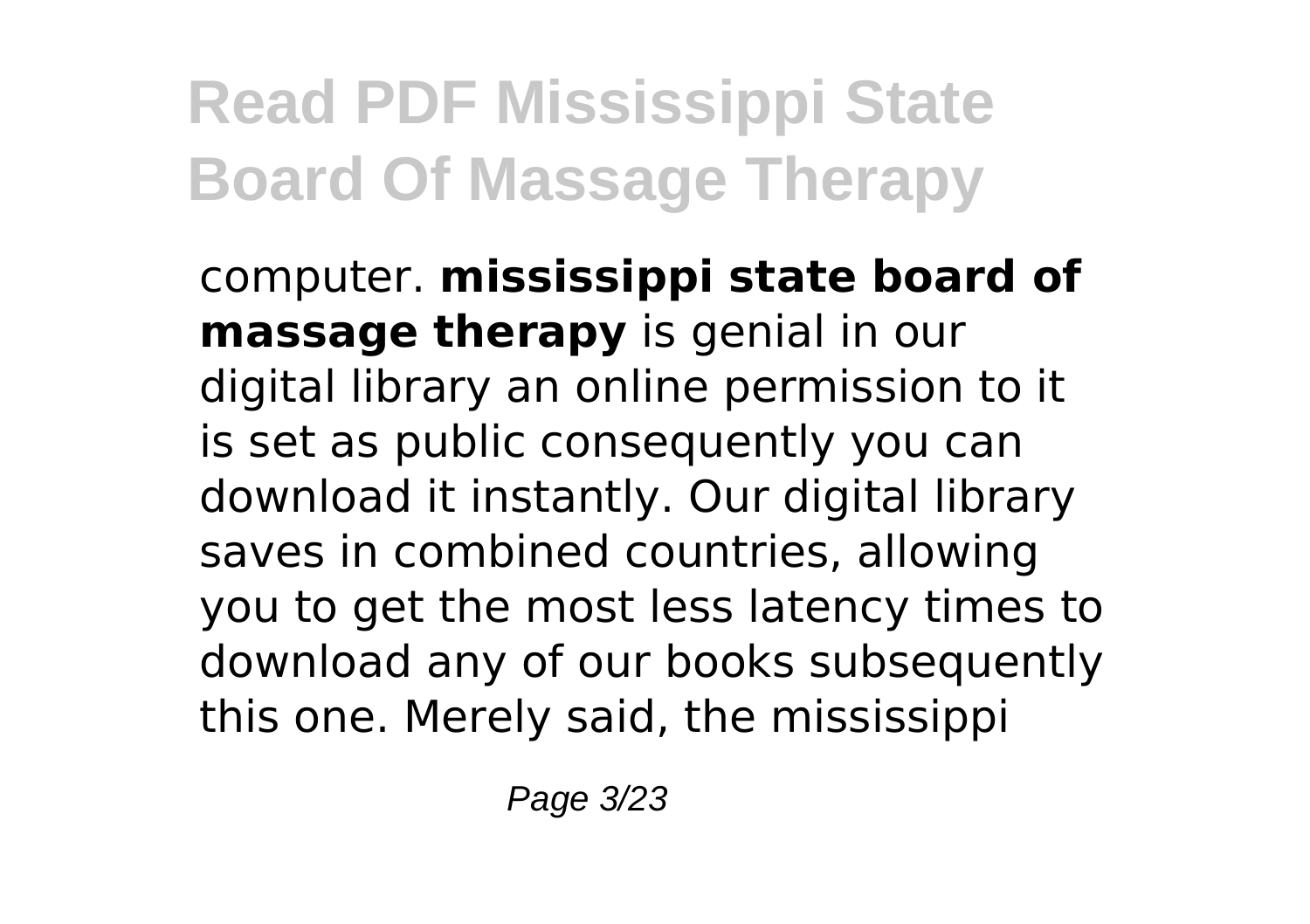state board of massage therapy is universally compatible subsequent to any devices to read.

You'll be able to download the books at Project Gutenberg as MOBI, EPUB, or PDF files for your Kindle.

#### **Mississippi State Board Of Massage**

Page 4/23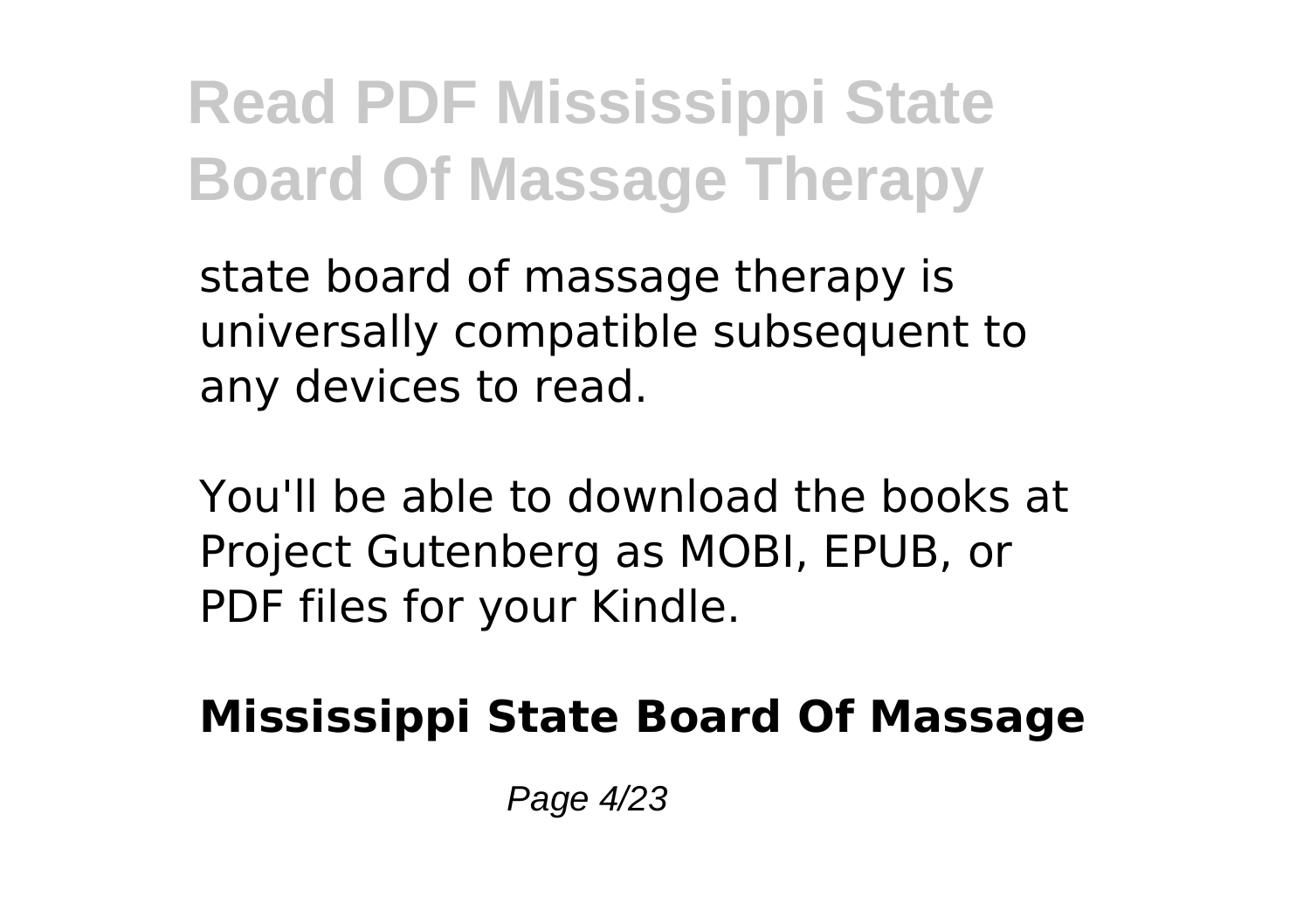The Mississippi State Board of Massage Therapy is a regulatory board created by the legislature to promote the highest possible standards of professionalism for all licensed Massage Therapists and to ensure quality of care to safeguard public health.

#### **MSBMT - Home**

Page 5/23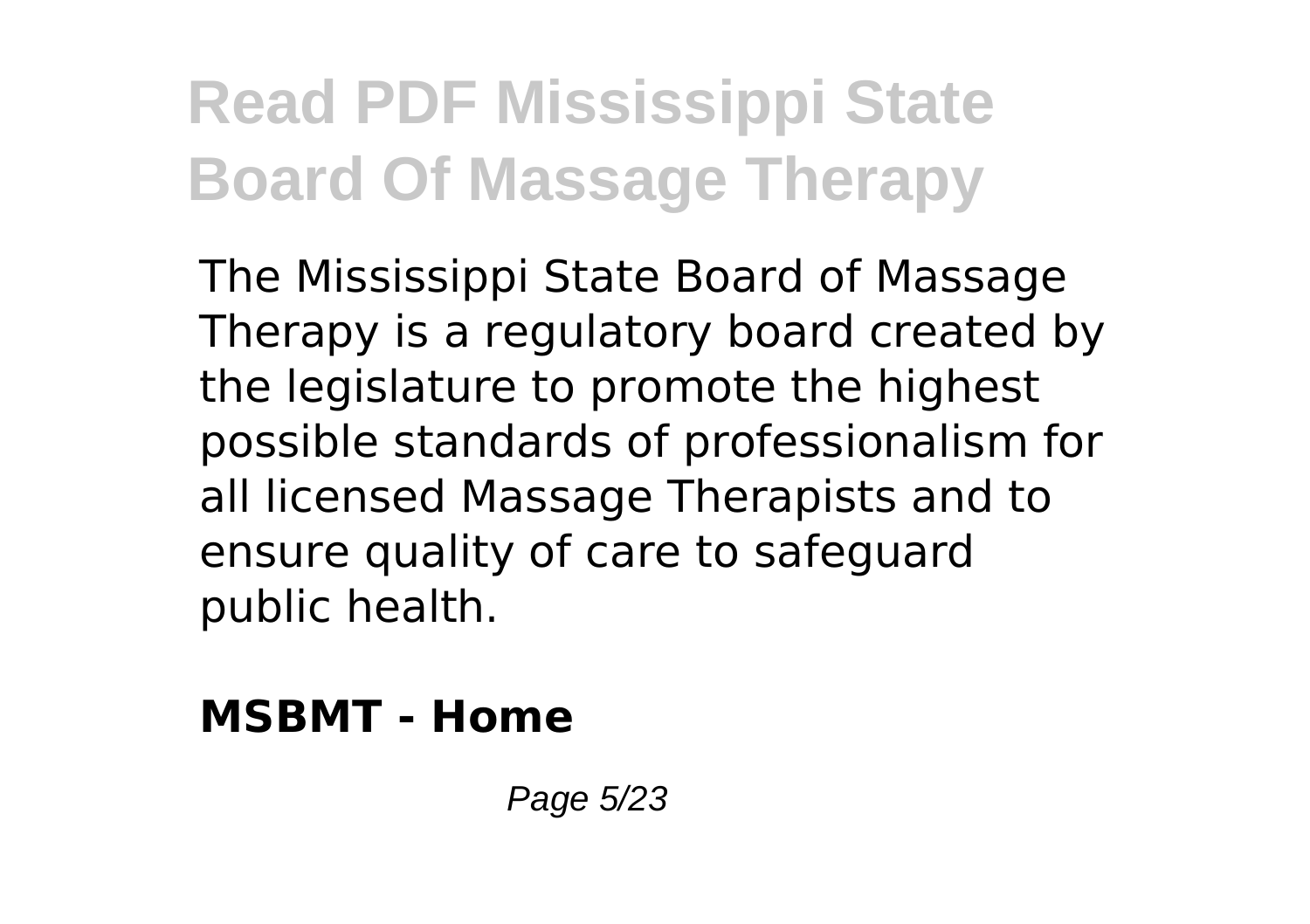The Mississippi State Board of Massage Therapy is a regulatory board created by the legislature to promote the highest possible standards of professionalism for all licensed Massage Therapists and to ensure quality of care to safeguard public health.

#### **Untitled Page | Mississippi State**

Page 6/23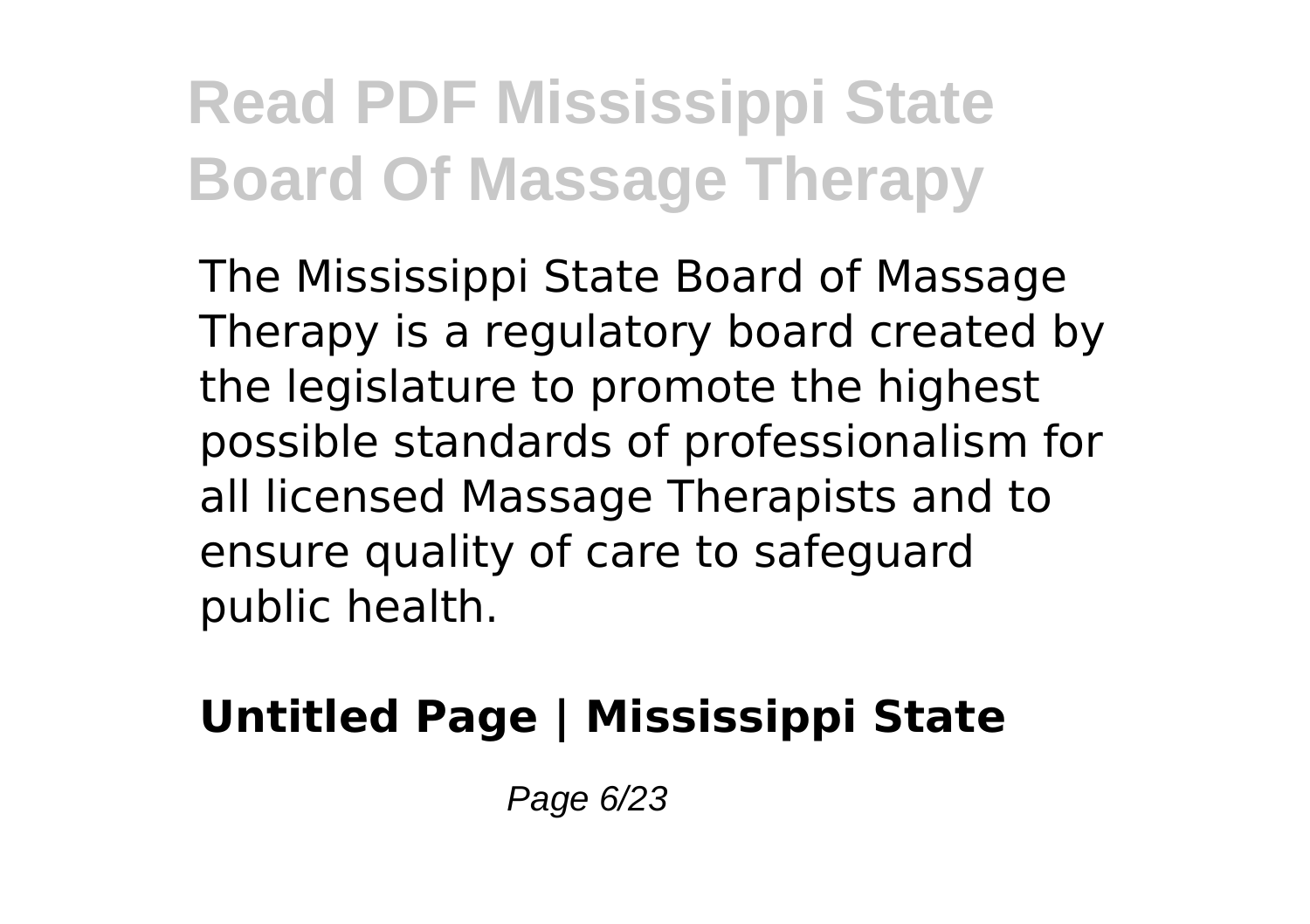#### **Board of Massage Therapy**

The Mississippi State Board of Massage Therapy is a regulatory board created by the legislature to promote the highest possible standards of professionalism for all licensed Massage Therapists and to ensure quality of care to safeguard public health.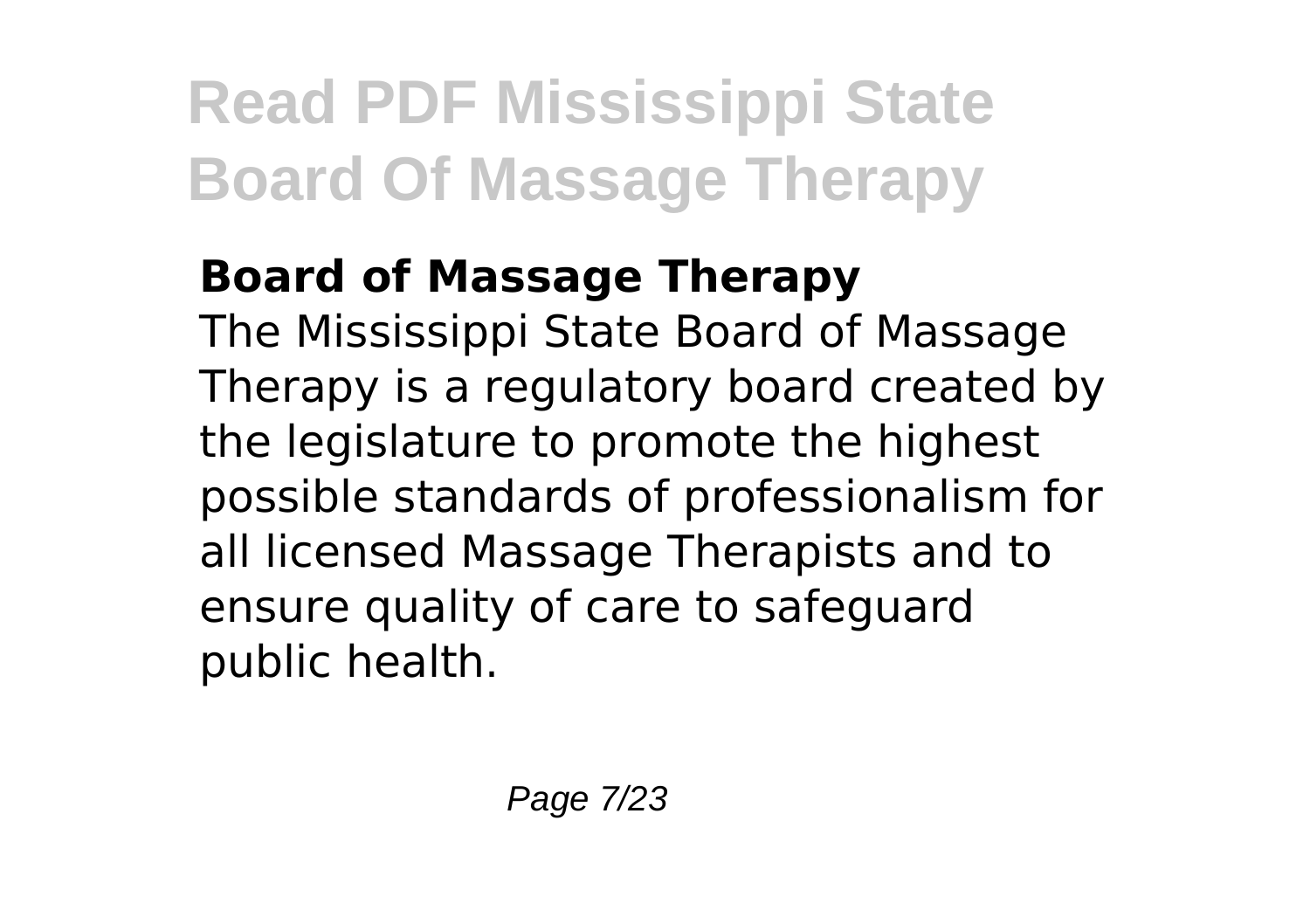#### **Mississippi State Board of Massage Therapy**

How can I obtain a Mississippi State Massage Therapy License? (Procedures for Mississippi Licensure) Mississippi Professional Massage Therapy Act - SEC. 73-67 Mississippi Code (House Bill 905 effective July 1, 2018) MSBMT Rules and Regulations - Effective July 27, 2020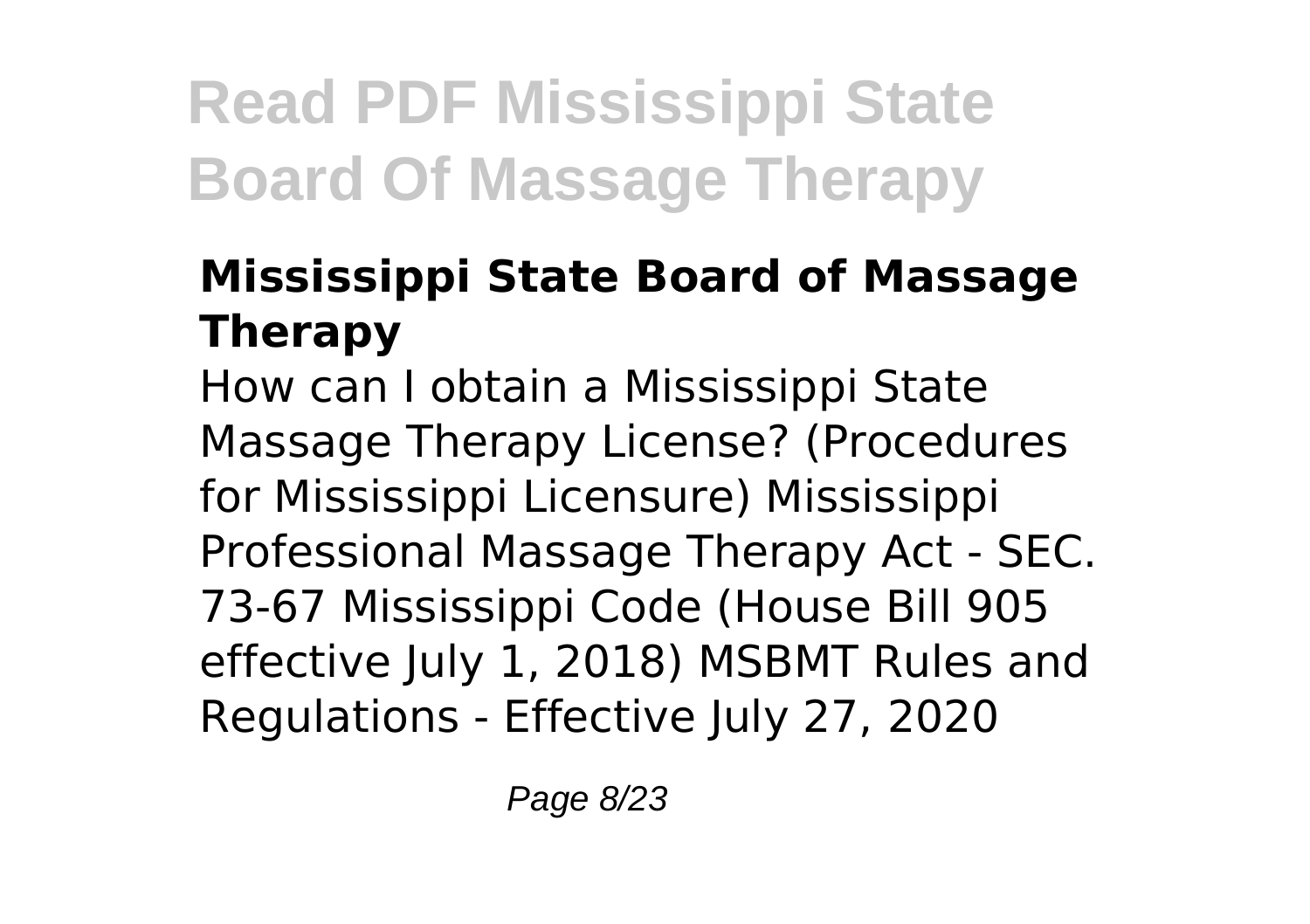MSBMT Rules and Regulations - Eff ective March 25, 2020

#### **MSBMT - News - Mississippi**

The Mississippi Board of Nursing is a consumer protection agency with authority to regulate the practice of nursing through licensure as provided for by the Mississippi State Code.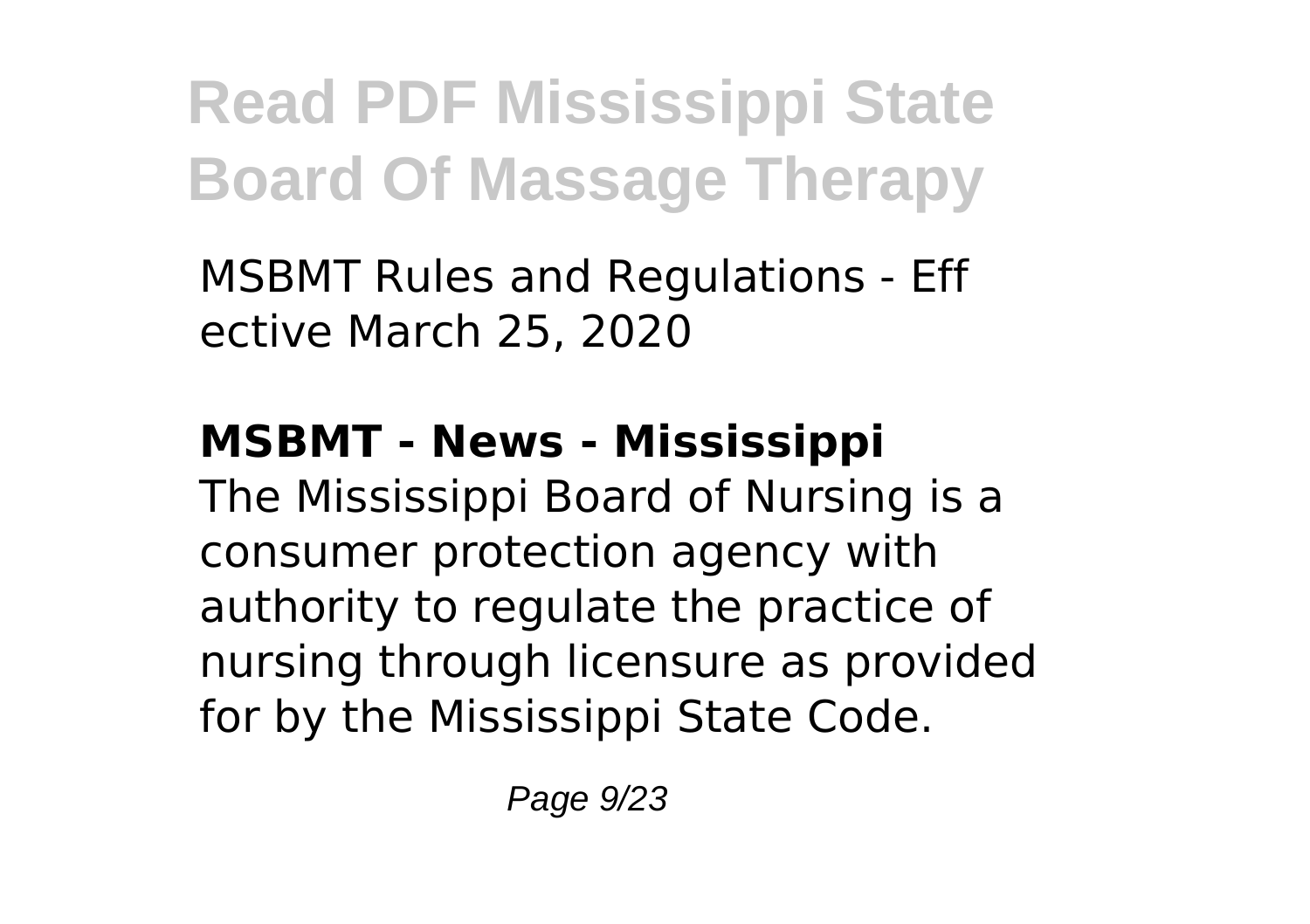**Home | Mississippi Board of Nursing** The Mississippi State Personnel Board has under its purview approximately 26,500 employees who serve the State of Mississippi each day. Our focus is recruiting and retaining those who are committed to serving the people of Mississippi. Our Vision: To ensure a

Page 10/23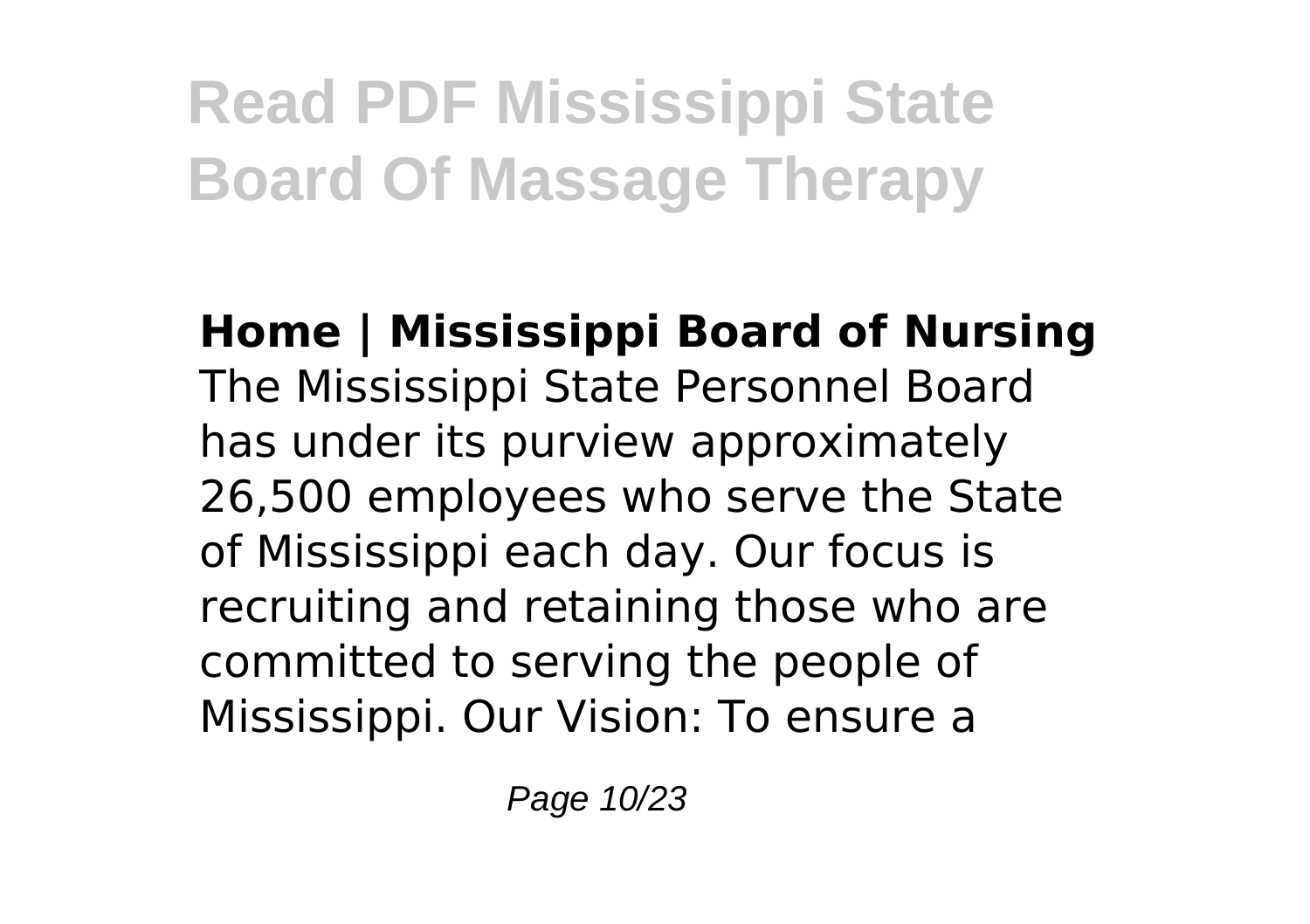quality workforce for the State of Mississippi.

#### **Mississippi State Personnel Board :: MSPB**

The Mississippi Board of Pharmacy was established by legislative action in 1920. The mission of the Board is to protect and promote the health of Mississippi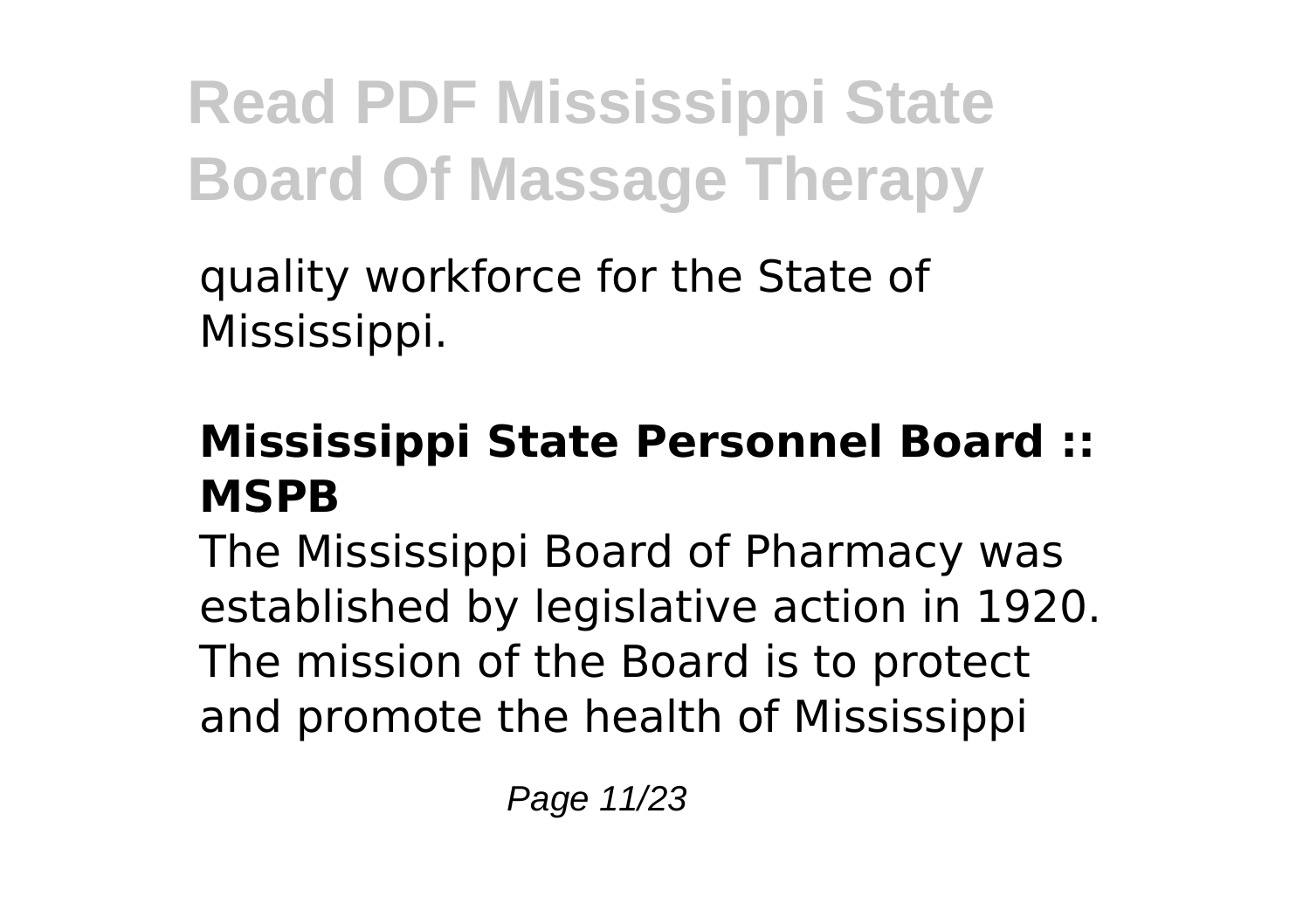citizens by regulating and controlling the practice of pharmacy and the distribution of prescription drugs and devices. Our Board is comprised of seven pharmacist members, all appointed by ...

#### **Welcome to the Mississippi Board of Pharmacy**

Page 12/23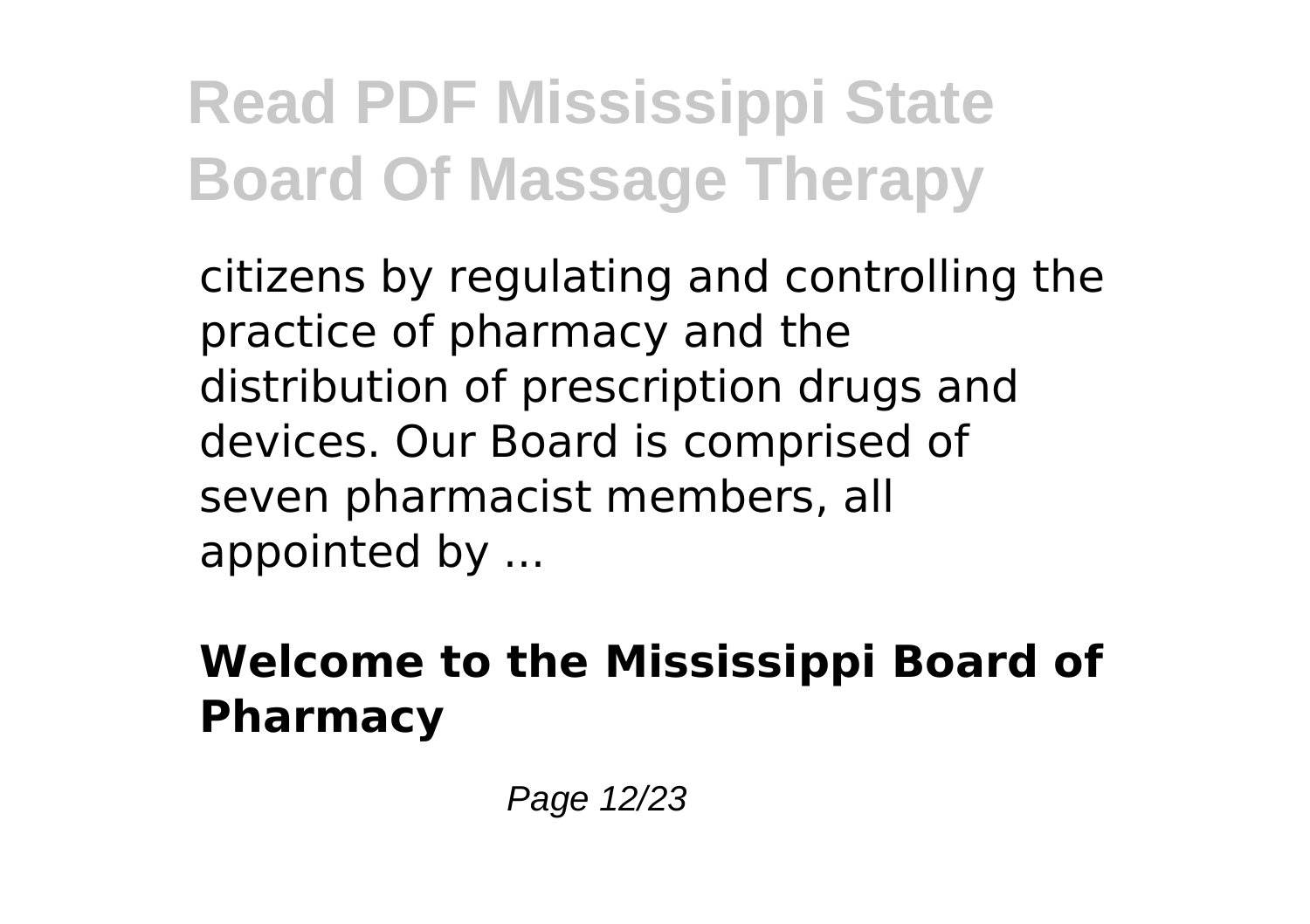The Board seeks to insure that massage therapists meet certain educational levels, comply with ethical and legal standards applicable to the profession, and that massage therapy establishments conform to sanitary and record keeping requirements.

#### **Home : Louisiana Board of Massage**

Page 13/23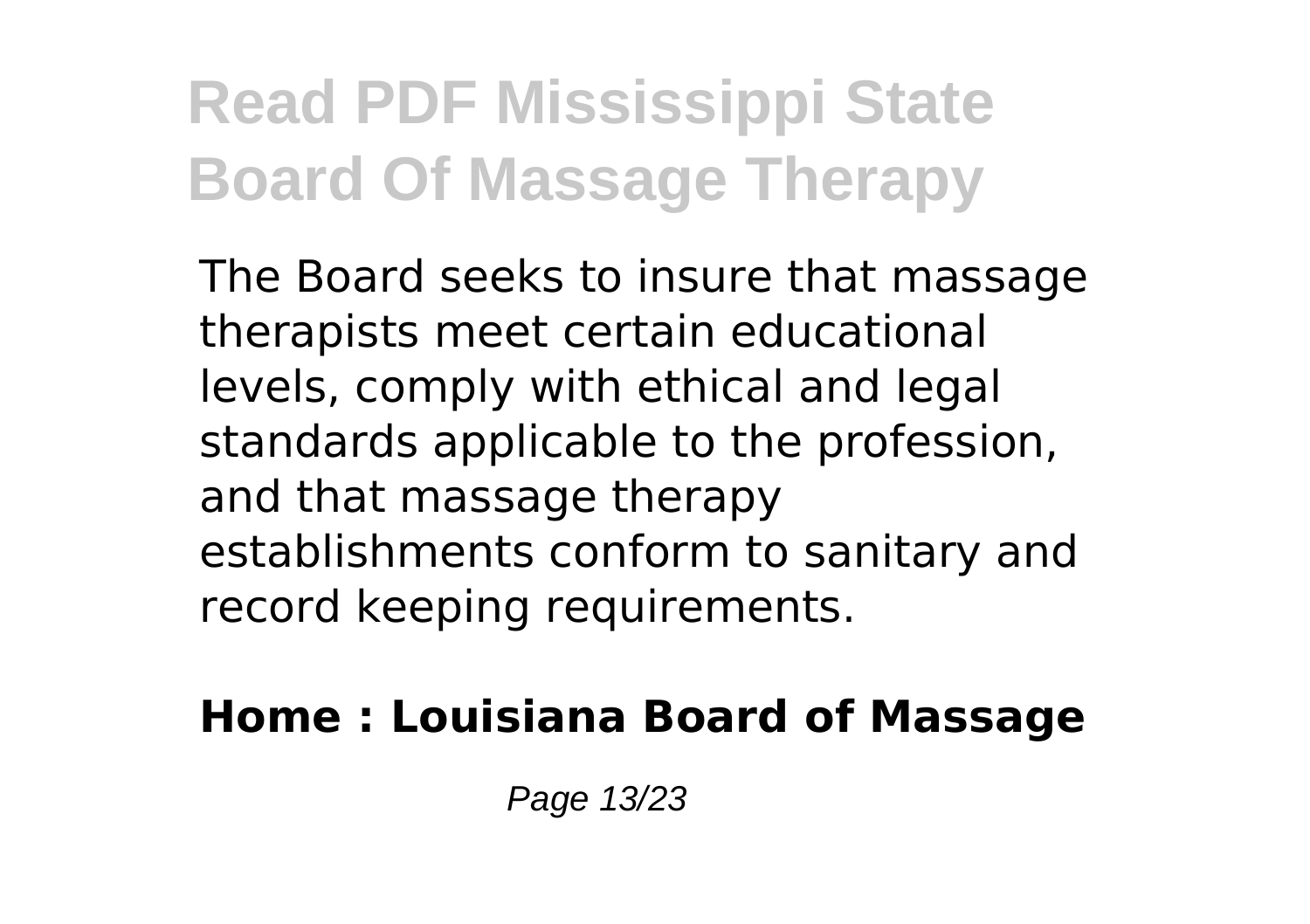#### **Therapy**

The state of Mississippi requires all massage therapists to be licensed by the Mississippi State Board of Massage Therapy (MSBMT). Requirements to become a Licensed Massage Therapist (LMT) in Mississippi include completing a board approved massage education program of at least 700 hours.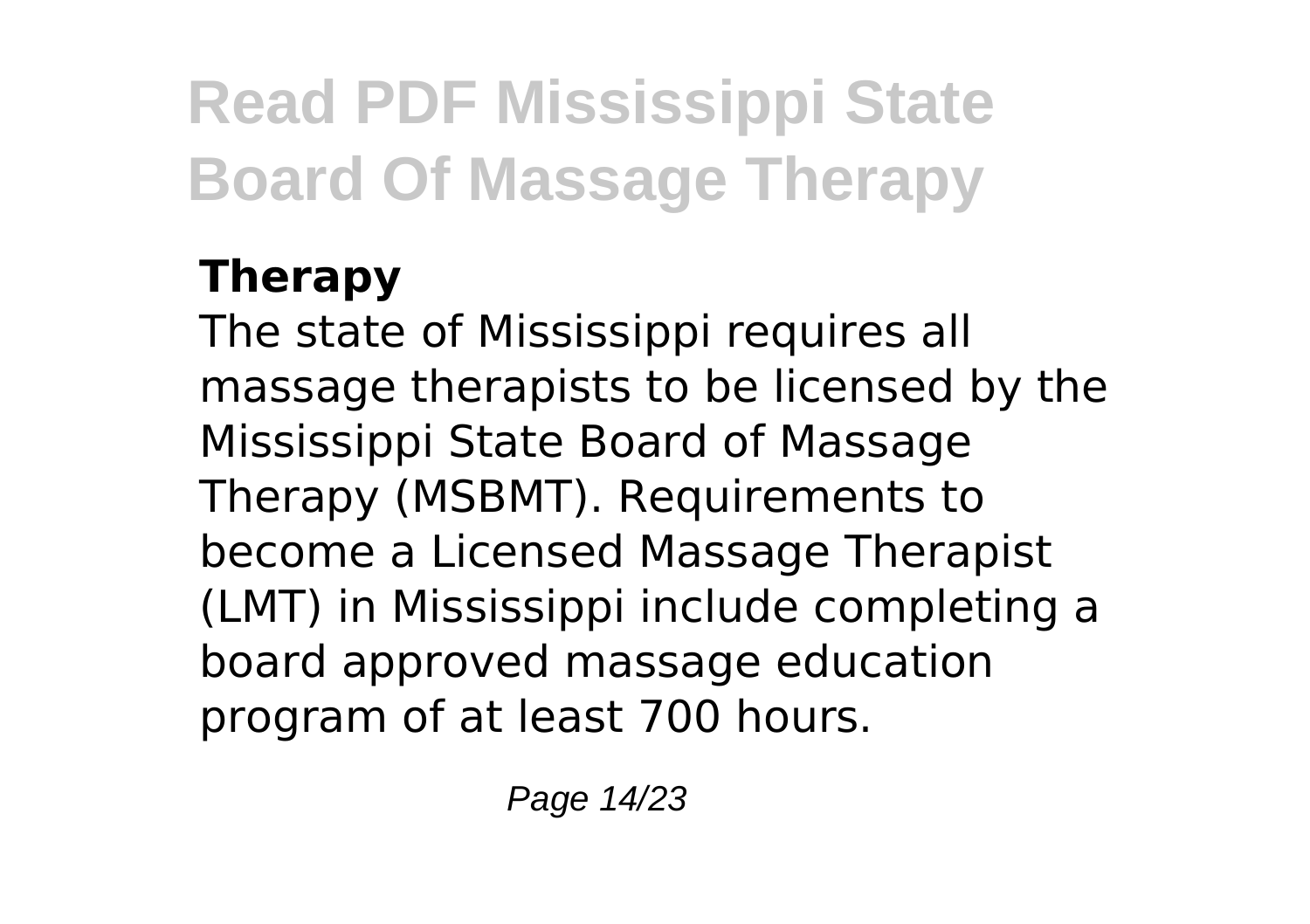#### **Mississippi Massage License - MBLExGuide**

Our Mission. The Board's primary objective is to ensure the protection of the health, safety and welfare of Mississippians through implementation and enforcement of laws involving the licensing and regulation of physicians,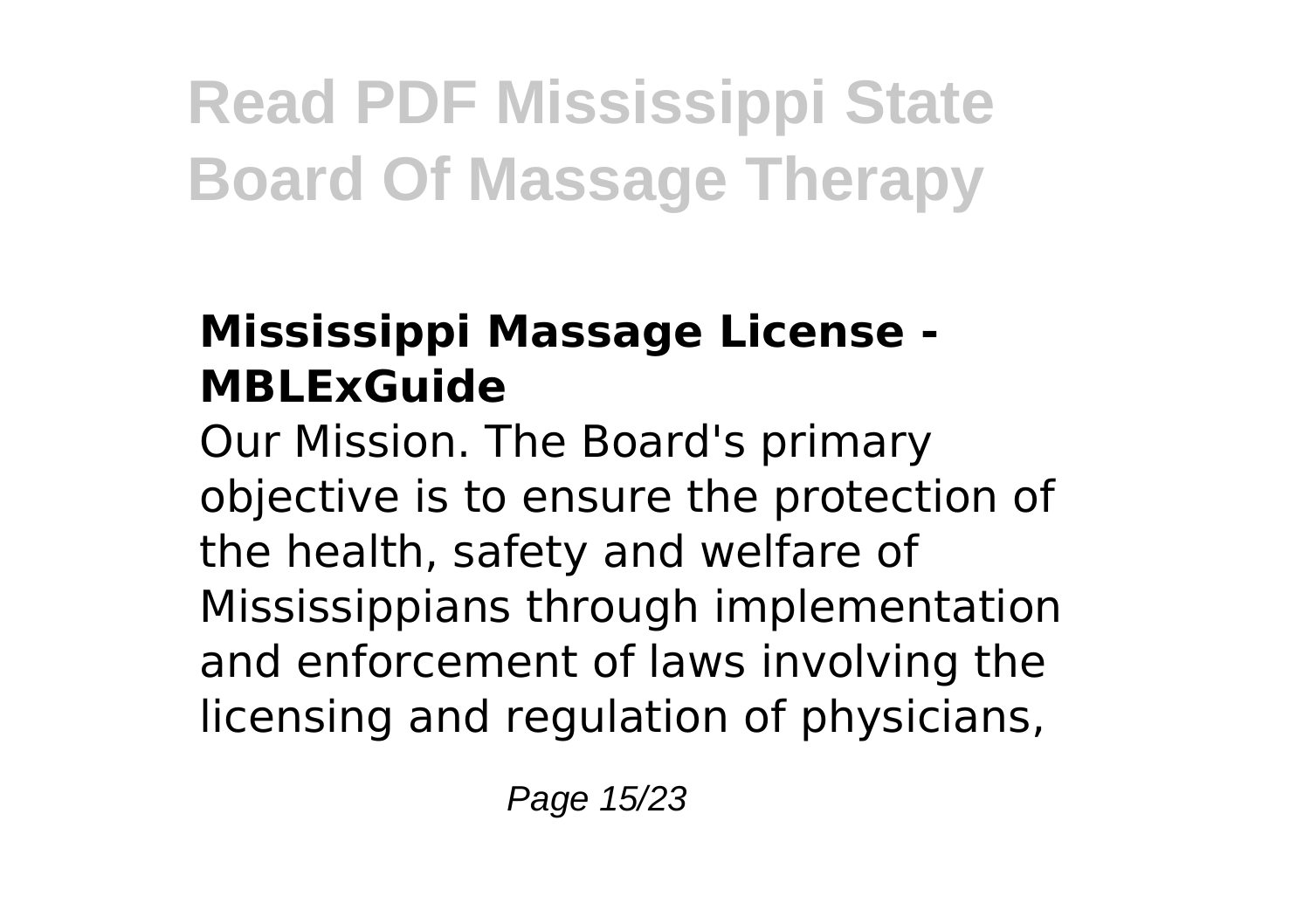podiatrists, physician assistants, radiology assistants and acupuncturists and through the objective enforcement of the Mississippi Medical Practice Act.

#### **Home | Mississippi State Board of Medical Licensure**

Mississippi Massage Schools - A list of massage schools in Mississippi & FAQs.

Page 16/23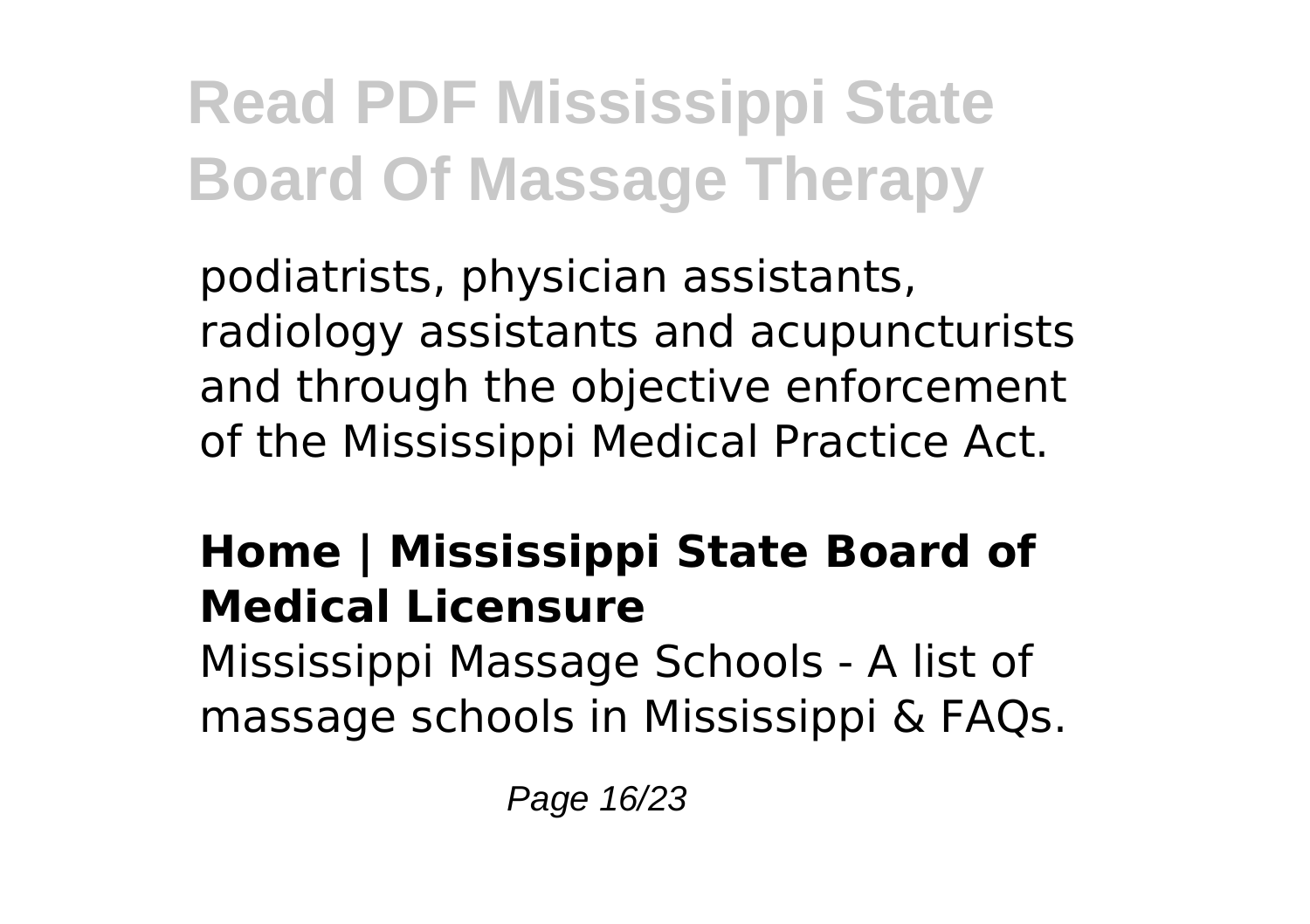Mississippi State requires 700 hours minimum in an approved training program. The state exam MSBMT consists of 200 multiple-choice and True/False questions as well as 50 Law/ Rules and Regulation True/False questions in 3 hours. The completion of the MBLEx Massage & Bodywork Licensing Examination is required.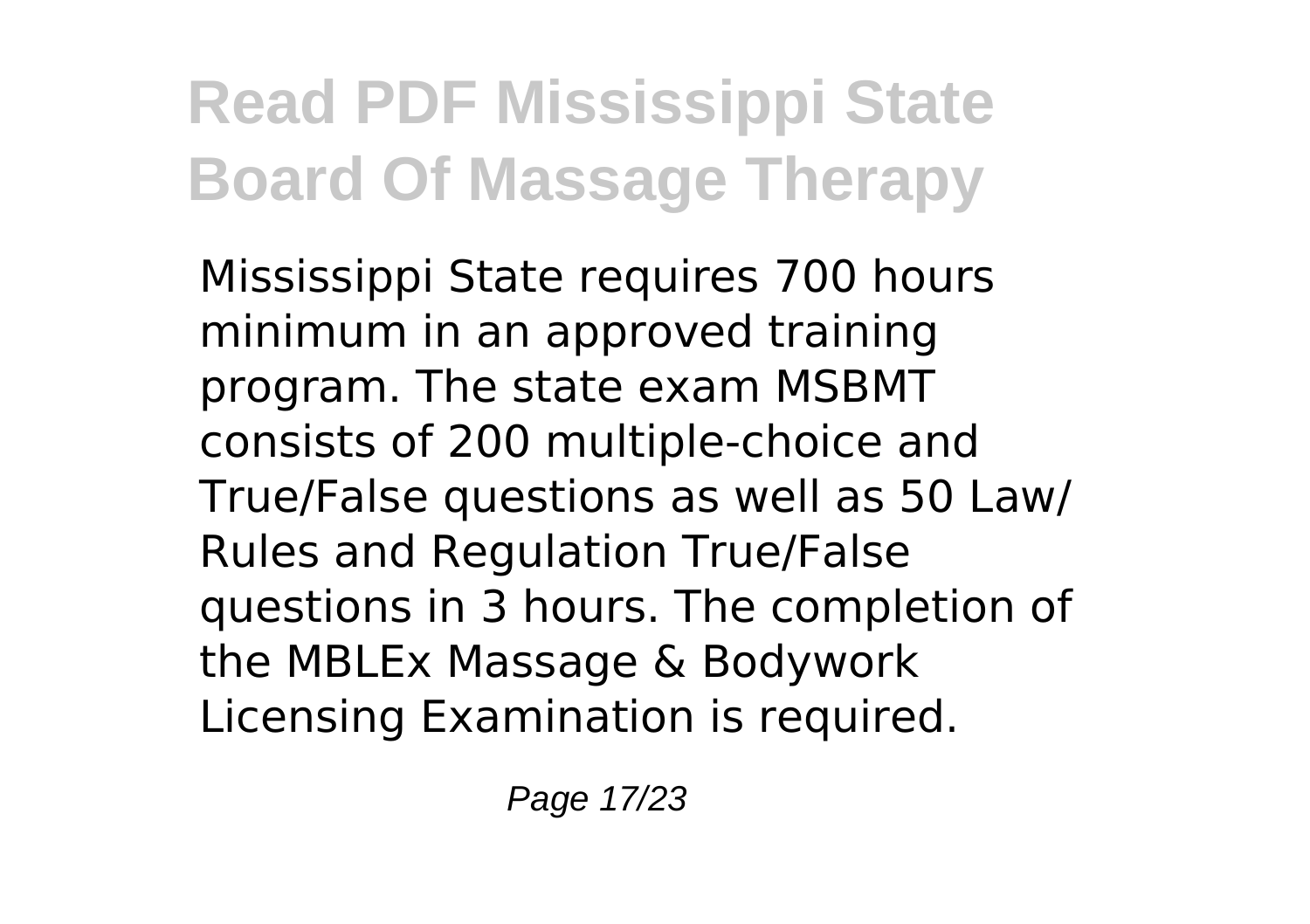#### **Mississippi Massage Therapy License Board Exam and ...** Email: director@msbmt.state.ms.us Mississippi State Board of Massage Therapy. Education requirements. 700 hours from an accredited school in addition to CPR and First Aid. Contact your state licensing board for the most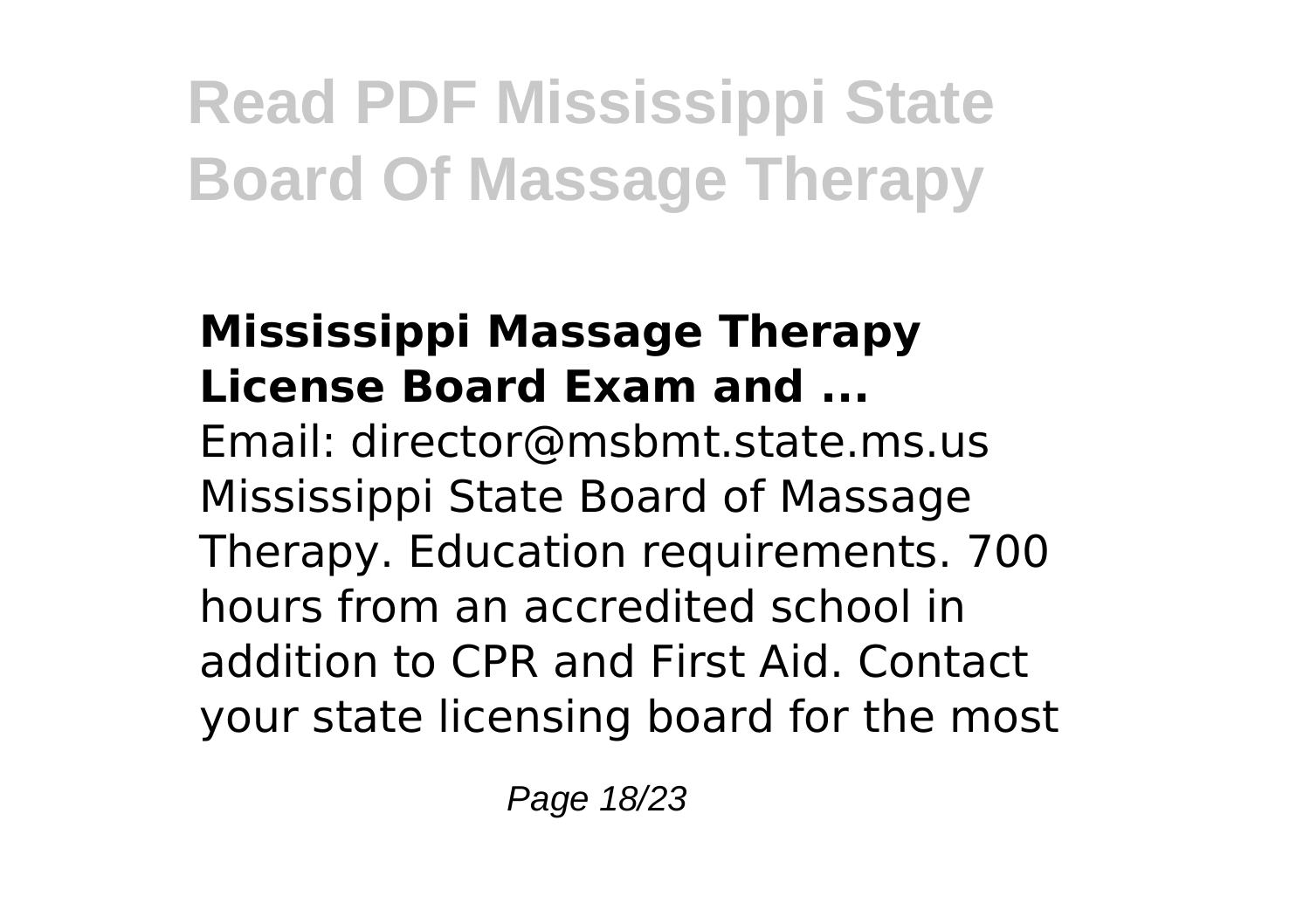current information and requirements. CEU requirements. 24 hours from CEU Board approved program + CPR biennially. Need CE credits?

#### **Massage Regulations: Mississippi | AMTA** Mississippi State Board of Massage Therapy This regulatory agency's

Page 19/23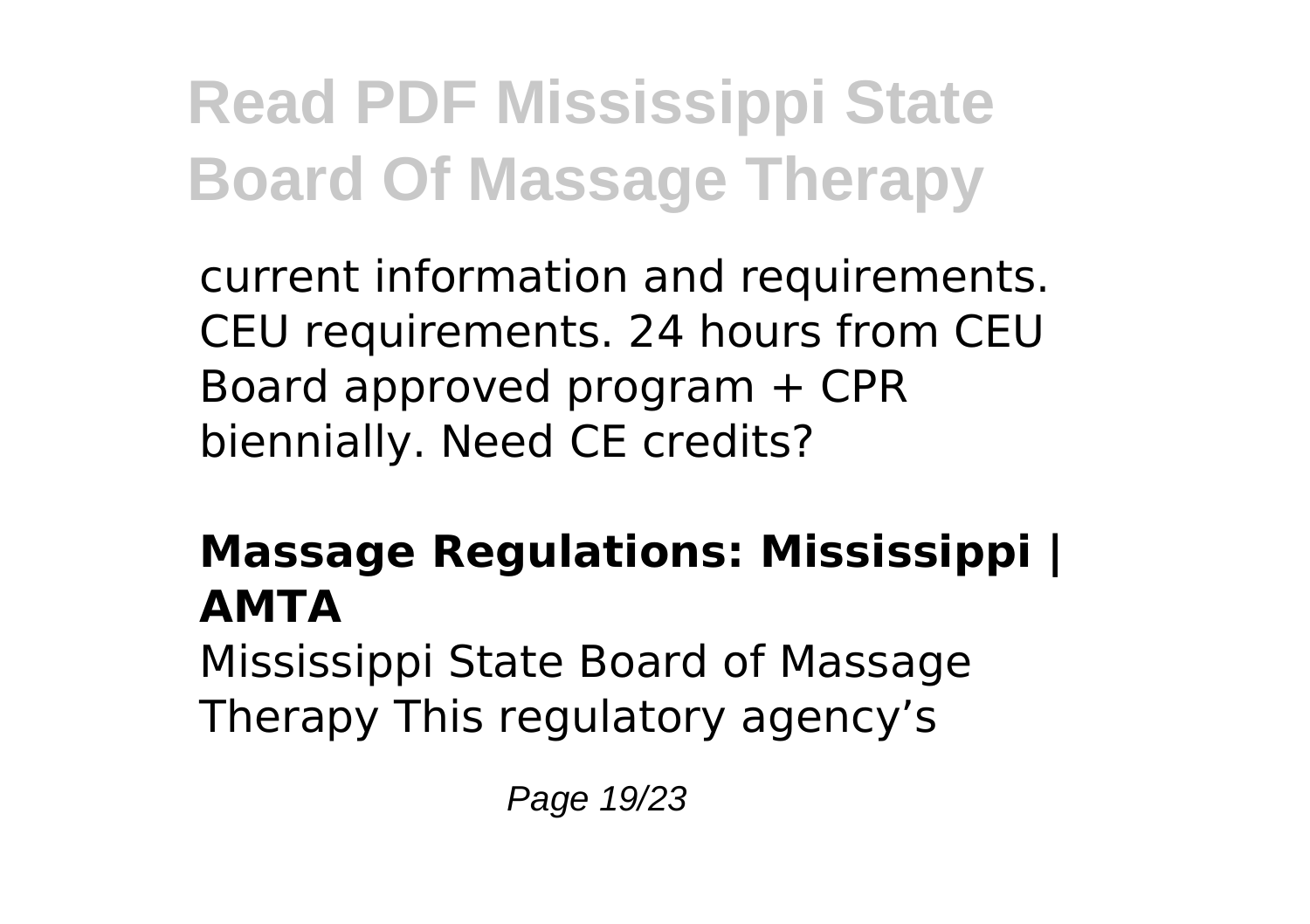mission is "to promote the highest possible standards of professionalism for all licensed massage therapists, and to ensure quality of care to safeguard public health."

#### **Top 5 Massage Therapy Schools in Mississippi (2020 Rankings)** Upon successful completion of the

Page 20/23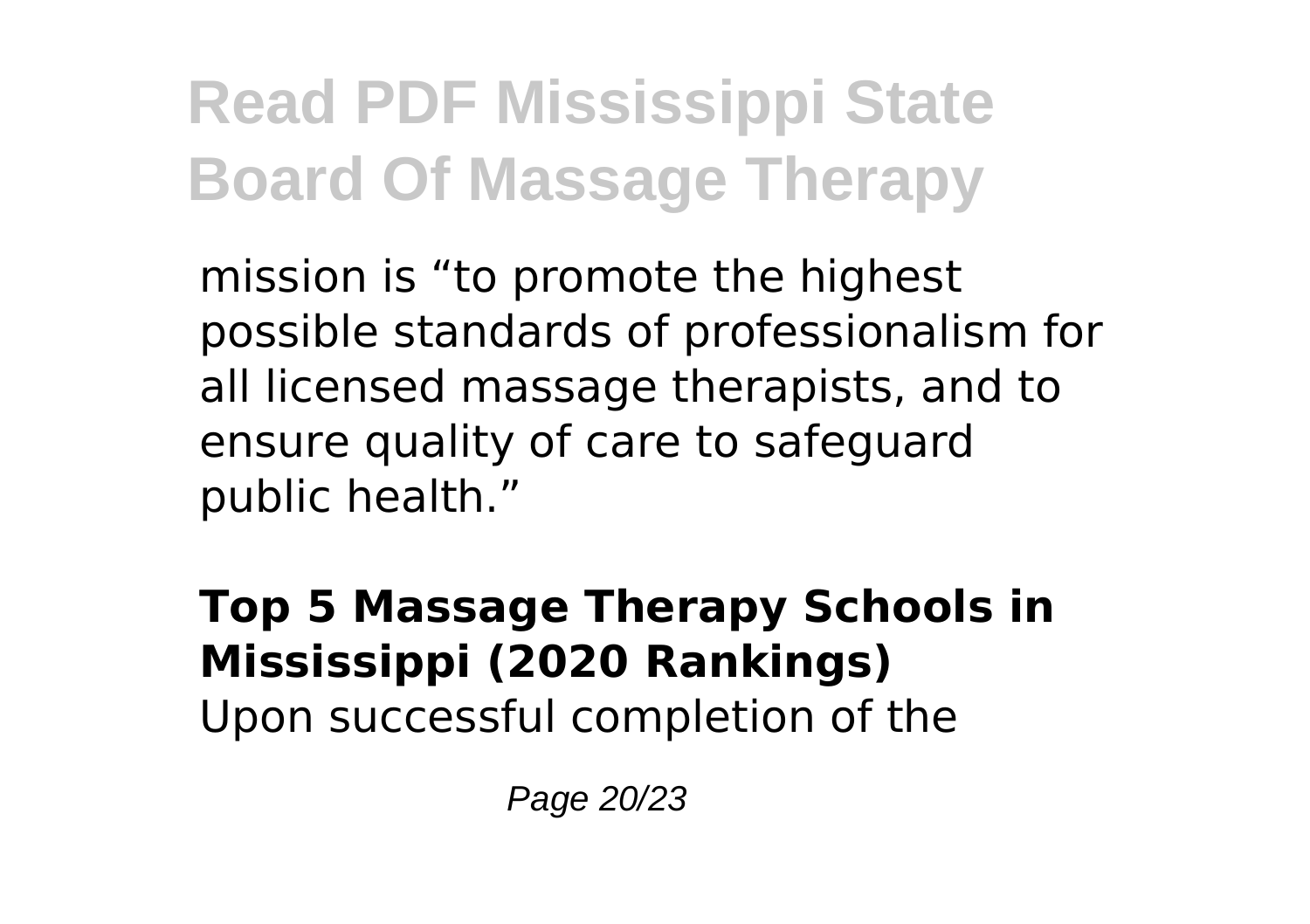program, graduates will be eligible to sit for the Massage and Bodywork Licensing Examination (MBLEx), administered by the Federation of State Massage Therapy Boards (FSMTB), accepted by the Mississippi State Board of Massage Therapy (MSBMT).

#### **Massage Therapy - Career and**

Page 21/23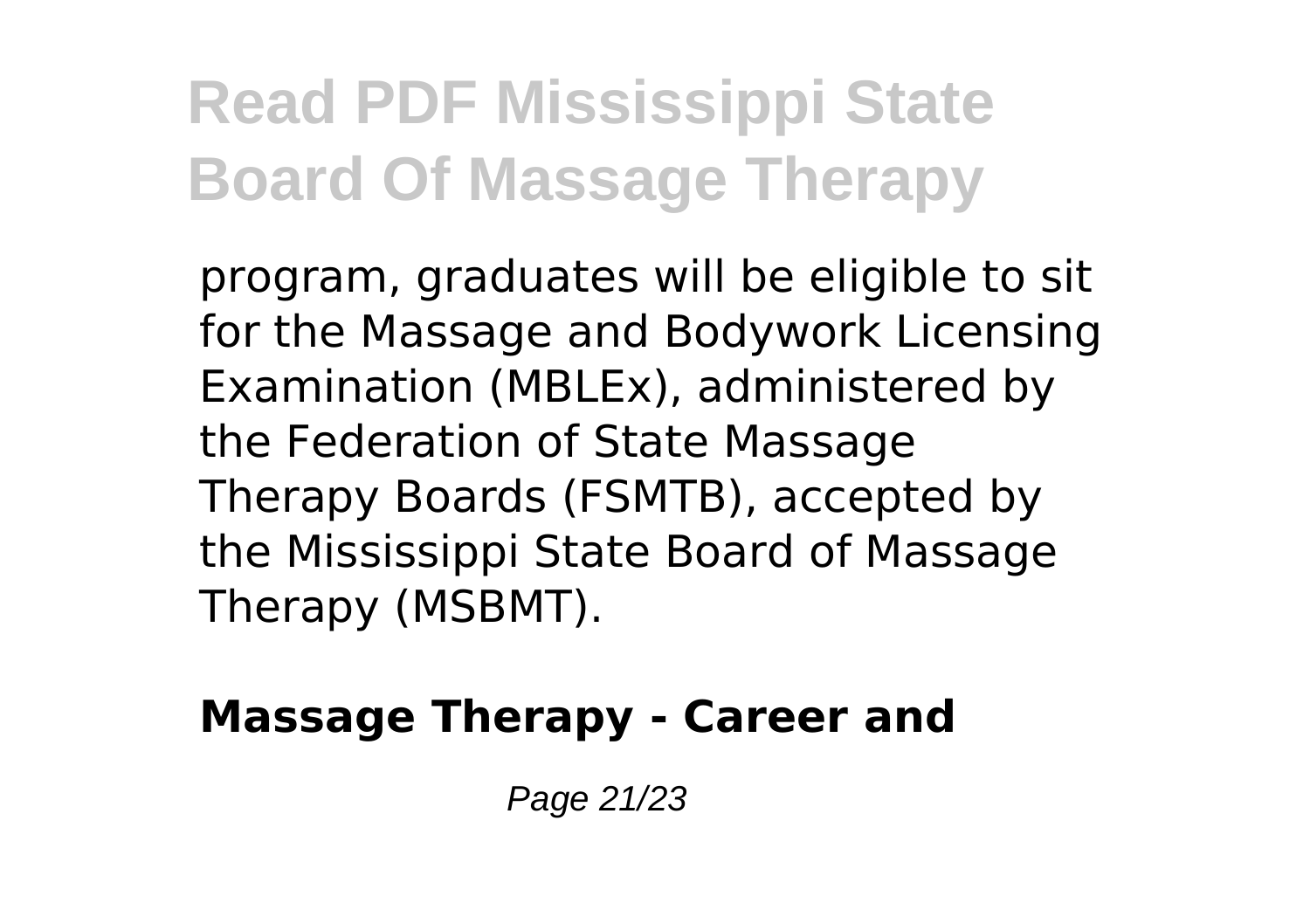**Technical Programs | MGCCC** The Mississippi State Board of Massage Therapy provides a list of approved schools where future LMTs can complete their 700 required hours. Below are two approved schools in Mississippi to help you get started on what you may be looking for in a massage therapy education.